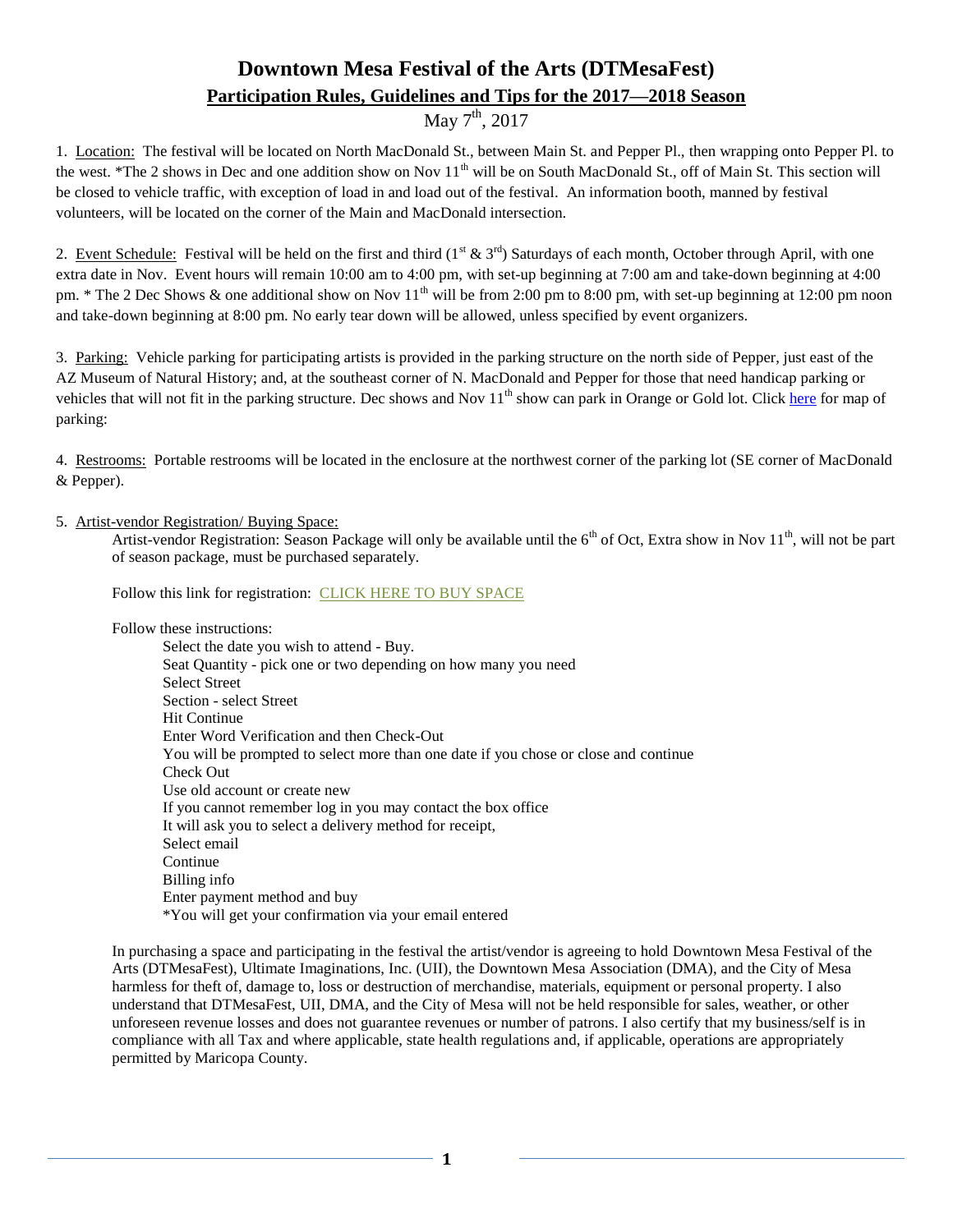6. Exhibit Space Rental: The Mesa Arts Center Box Office will continue to rent 10 ft. X 10 ft. spaces to artist-vendors at the rate of \$25.00 per event. Specific space numbers **will not** be reserved. Street spaces shall require the artist-vendor to erect a canopy over his/her display. Canopies can be any color, but must be 10 ft. x 10 ft. Weights must be used, for safety. Straight legged canopies preferred. Sidewalk spaces will be used for youth/college vendors and non-profits only, canopies can be used in sidewalk spaces. If you are a youth/college vendor attending for the first season or a non-profit that sells items made by organization, and interested in more information, please contact us at  $\frac{info@dt{m}esafest.com}{info@dt{m}}$ 

All ticket purchases are **non-refundable**. In the case of a festival must be canceled due to bad weather, purchased tickets will be honored for a later event, up through April. Exhibit spaces can be purchased in advance for October through April. You can pick and choose the dates you wish to attend. Season package tickets will be available for a discount, until the  $6<sup>th</sup>$  of October. The season package will not include the extra November show; it will need to be purchased separately.

7. Set-up and Take-down: Due to space restrictions, one-way vehicle movement, in and out of the exhibit area, will be enforced for safety. Upon arrival at the Main St. entrance next to the Information Booth, artist-vendors will be asked for name to verify on list or to show their receipt if purchased space after 2 pm the Friday prior to show. During event set-up starting at 7:00 am or 12:00 pm for Dec and extra Nov Show, occupation of spaces will be sequential, in order of artist-vendor arrival on site, beginning at the Main St. entrance, and progressing. **All registered artist-vendors must be unloaded by 9:30am as no vehicles will be allowed to enter the exhibit area at Main St. after 9:30 am, or 1:30 pm for Dec and one extra Nov show.** At 4:00 pm, artist-vendors shall disassemble and pack their products and equipment in place. 8:00 pm for Dec and one extra Nov show. No early tear down will be allowed, unless specified by event organizers. Once their items are ready to load out; packed down to include tent and placed towards back of area, they may retrieve their vehicle and re-enter the exhibit area from the entrance specified by volunteers in charge of load out.

8. Exhibit/Display Equipment: All equipment needed for exhibit must be furnished by the artist. This includes canopy weights; which are required for safety to you, other vendors, and the public, tables, chairs, etc... Canopies can be any color, but must be 10 ft. x 10 ft. Weights must be used, for safety. Straight legged canopies preferred. If electric power is needed, some 15-amp ac-power outlets, provided by the city, are located on the raised curb areas near the exhibit spaces, but artist-vendors must provide their own extension cords and tape to secure down for safety. Packing materials and clutter must not be visible in the exhibit space from visitor/pedestrian viewpoint. Artist-vendors are reminded to ensure personnel safety by preventing hazards, such as protrusions of sharp objects in and around the exhibit space, broken glass, spilled liquids, etc…

### 9. Exhibit/Display Restrictions/Requirements:

- $\bullet$  No alcoholic beverages  $\&$  no smoking in exhibition areas as per State Law.
- No gas/propane heaters or canisters in exhibit space or surrounding area for safety reasons.
- Transactions and delivery of product are the responsibility of the registered artist/vendor.
- Must have valid State with City of Mesa tax licenses, Transaction Privilege Tax (TPT) (must be avail. on site).
- Artists' wishing to bring their pets to the festival are strongly discouraged, as the pets may become a distraction to your purpose there. If they are to accompany you they must be leashed and/or in portable kennels at all times.

### 10. Standards:

- The Festival is committed to upholding high standards of artistic products and display. Artists must be present at their booths to sell their own work. Exceptions may be necessary from time to time (due to lunch or restroom breaks, illness etc.), but the festival is a **"Made by Me"** festival, and the public will expect to meet the artists. Only quality, original, handmade works of arts and crafts will be exhibited by the artists themselves ("*made by me").* In general, this includes original work made substantially by hand, wherein the skill and technique of manipulating glass, metal, wood, fiber, clay, and other materials is primary to the artistic process. This includes paintings, drawings/sketches, sculptures, ceramics, jewelry, decorative metal, glass or woodwork, quilting, etc…
- Crafters of pre-packaged, non-perishable foods (e.g. salsas, condiments, jams/jellies, breads, canned olives, etc.), health  $\&$ hygiene items (soaps, lotions/potions, etc.), produced by the on-site craftsman, are encouraged to participate. Exhibitors of pre-packaged, prepared foods must be in possession of all required permits and/or licenses, and insurance, and must show proof of prior to event. Downtown Mesa Festival of the Arts (DTMesaFest), Ultimate Imaginations, Inc. (UII), the Downtown Mesa Association (DMA), and the City of Mesa must be on their insurance.
- Archival prints and copies can be exhibited, but a minimum of three original works by the exhibiting artist must be present within the exhibit space.
- These Standards will be monitored by the Director and Deputy Director of the festival, which reserves the right to refuse participation in the festival due to non-compliance with these standards.